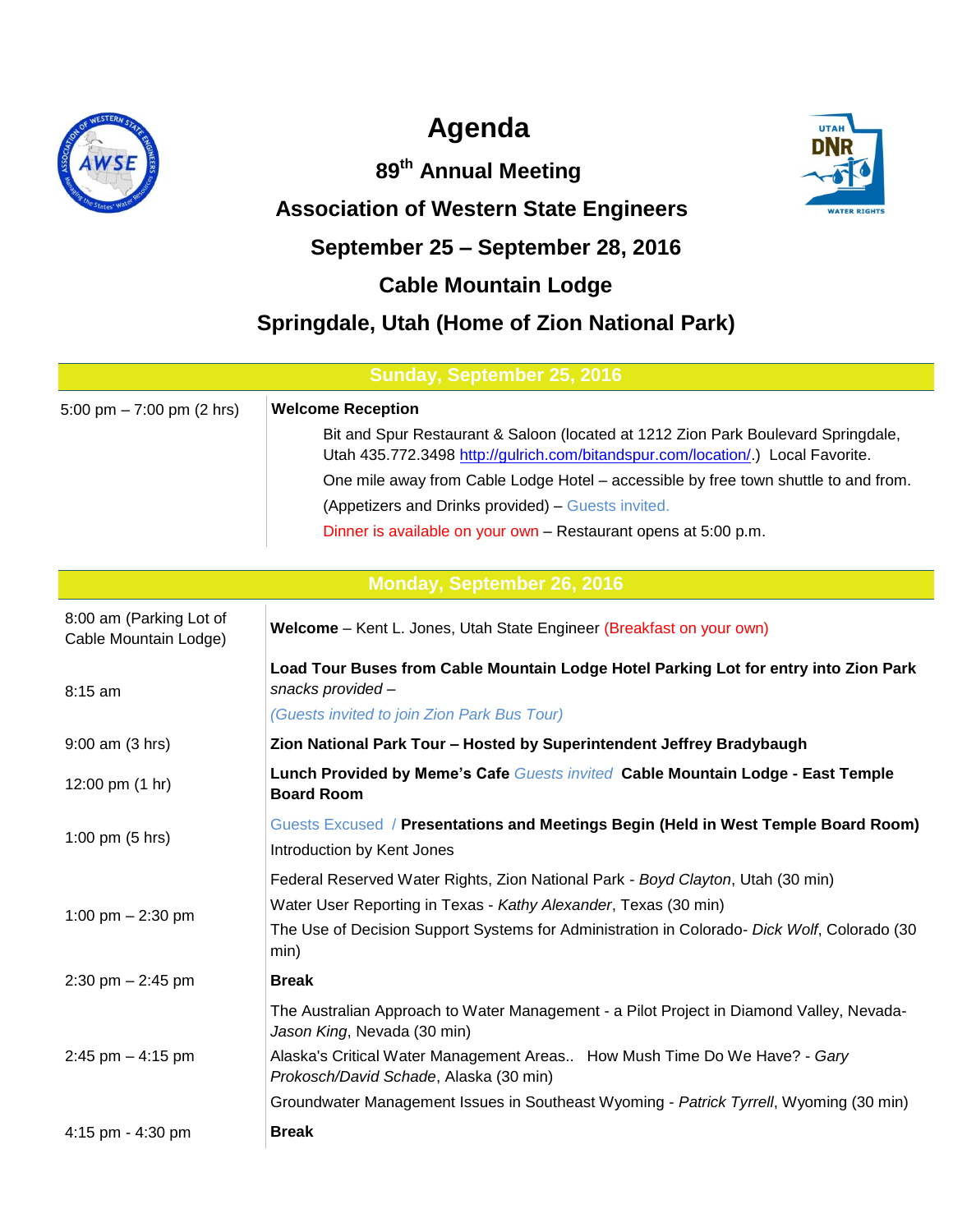|                                     | <b>DILILIED OLI VOLID OIARI</b>                                                                                |
|-------------------------------------|----------------------------------------------------------------------------------------------------------------|
| $6:00 \text{ pm}$                   | Adjourn                                                                                                        |
|                                     | Irrigation Water Conservation, Diversion and Depletion - James Greer, Utah (30 min)                            |
| $4:30 \text{ pm} - 6:00 \text{ pm}$ | How Idaho Is Using Ground/Surface Water Models For Decision Making, Gary Spackman, Idaho<br>$(30 \text{ min})$ |
|                                     | Using Groundwater Models In Decision Making - David Barfield, Kansas, (30 min)                                 |

### **DINNER ON YOUR OWN**

| Tuesday, September 27, 2016          |                                                                                                                                                                                |  |
|--------------------------------------|--------------------------------------------------------------------------------------------------------------------------------------------------------------------------------|--|
| 7:30 am                              | Breakfast Provided by Meme's Cafe - Cable Mountain Lodge - East Temple Board Room                                                                                              |  |
|                                      | (Guests included for breakfast)                                                                                                                                                |  |
| $8:00$ am                            | State Reports (*Round Table Discussion) 15 Minutes per State (Held in West Temple<br><b>Board Room)</b>                                                                        |  |
| $9:30$ am                            | <b>Preliminary Business Meeting (including Resolutions)</b>                                                                                                                    |  |
| 10:00 am $-$ 10:30 am                | <b>Break</b> (Guests meet at IMAX Theatre entrance for shuttle through town and shopping including<br>sponsored lunch at Café Soleil prior to joining group for 1 pm bus tour) |  |
| 10:30 am - Noon                      | State Reports continued* - (Held in West Temple Board Room)                                                                                                                    |  |
| 12:00 pm $-$ 1:00 pm                 | Box Lunches Provided by Café Soleil (Available in East Temple Board Room)                                                                                                      |  |
|                                      | Tour of Dixie Project provided by Washington County Water Conservancy District                                                                                                 |  |
|                                      | (Guests Included – meet in Parking Lot of Cable Mountain Lodge)                                                                                                                |  |
|                                      | (Bus and Snacks sponsored by Washington County Water Conservancy District)                                                                                                     |  |
| 1:00 pm $-5:00$ pm                   | <b>Virgin River Diversion</b><br>÷,                                                                                                                                            |  |
|                                      | <b>Pah Tempe</b><br>۰<br>Sand Hollow Reservoir / Quail Creek Reservoir<br>$\overline{\phantom{a}}$                                                                             |  |
|                                      | Lake Powell Pipeline (WCWC office)<br>-                                                                                                                                        |  |
|                                      | <b>Return to Zion Park</b>                                                                                                                                                     |  |
| 5:30 pm - Cocktails                  | Entertainment: IMAX Theatre "National Parks Adventure" - Cable Mountain Lodge                                                                                                  |  |
| $6:00$ pm $-$ IMAX                   | <b>DINNER Provided by Meme's Café BBQ - Guests Included -- Cocktails at 5:30 pm in the courtyard</b>                                                                           |  |
| 7:00 pm - Dinner                     | (Dinner Held in the Courtyard area weather pending or West Temple Conference Room)                                                                                             |  |
|                                      |                                                                                                                                                                                |  |
| <b>Wednesday, September 28, 2016</b> |                                                                                                                                                                                |  |
| $7:00$ am $-8:00$ am                 | Breakfast Provided by Meme's Cafe - East Temple Board Room (Guests included)                                                                                                   |  |
| $8:00$ am $-10:00$ am                | <b>Business Meeting (Held in West Temple Board Room)</b>                                                                                                                       |  |
|                                      | Separate Agenda                                                                                                                                                                |  |
| 10-:00 am $-$ 10:30 am               | Break (Check out at hotel is 11 a.m.)                                                                                                                                          |  |
| 10:30 am $-$ 11:30 am                | State Reports continued* (West Temple Board Room)                                                                                                                              |  |
| $11:30$ am $-$ Noon                  | <b>Concluding Discussions</b>                                                                                                                                                  |  |
| 12:00 pm                             | <b>Remarks and Adjourn</b>                                                                                                                                                     |  |
| $1:00$ pm                            | Optional Event: Hike to Angels Landing in Zion National Park or hike to the                                                                                                    |  |